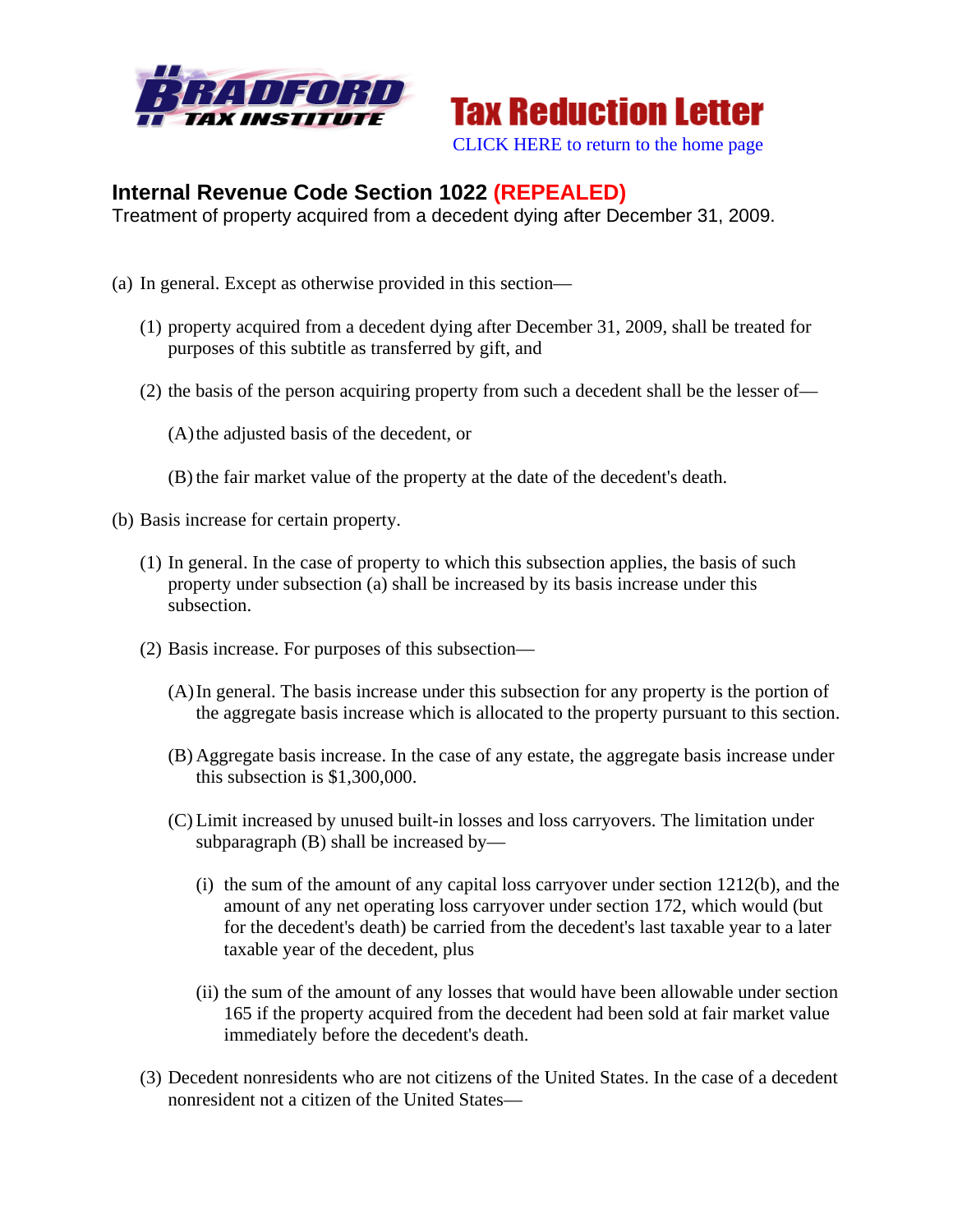$(A)$  paragraph  $(2)(B)$  shall be applied by substituting '\$60,000' for '\$1,300,000', and

(B) paragraph (2)(C) shall not apply.

- (c) Additional basis increase for property acquired by surviving spouse.
	- (1) In general. In the case of property to which this subsection applies and which is qualified spousal property, the basis of such property under subsection (a) (as increased under subsection (b)) shall be increased by its spousal property basis increase.
	- (2) Spousal property basis increase. For purposes of this subsection—
		- (A)In general. The spousal property basis increase for property referred to in paragraph (1) is the portion of the aggregate spousal property basis increase which is allocated to the property pursuant to this section.
		- (B) Aggregate spousal property basis increase. In the case of any estate, the aggregate spousal property basis increase is \$3,000,000.
	- (3) Qualified spousal property. For purposes of this subsection, the term 'qualified spousal property' means—
		- (A)outright transfer property, and
		- (B) qualified terminable interest property.
	- (4) Outright transfer property. For purposes of this subsection—
		- (A)In general. The term 'outright transfer property' means any interest in property acquired from the decedent by the decedent's surviving spouse.
		- (B) Exception. Subparagraph (A) shall not apply where, on the lapse of time, on the occurrence of an event or contingency, or on the failure of an event or contingency to occur, an interest passing to the surviving spouse will terminate or fail—
			- $(i)$ .
				- (I) if an interest in such property passes or has passed (for less than an adequate and full consideration in money or money's worth) from the decedent to any person other than such surviving spouse (or the estate of such spouse), and
				- (II) if by reason of such passing such person (or his heirs or assigns) may possess or enjoy any part of such property after such termination or failure of the interest so passing to the surviving spouse, or
			- (ii) if such interest is to be acquired for the surviving spouse, pursuant to directions of the decedent, by his executor or by the trustee of a trust.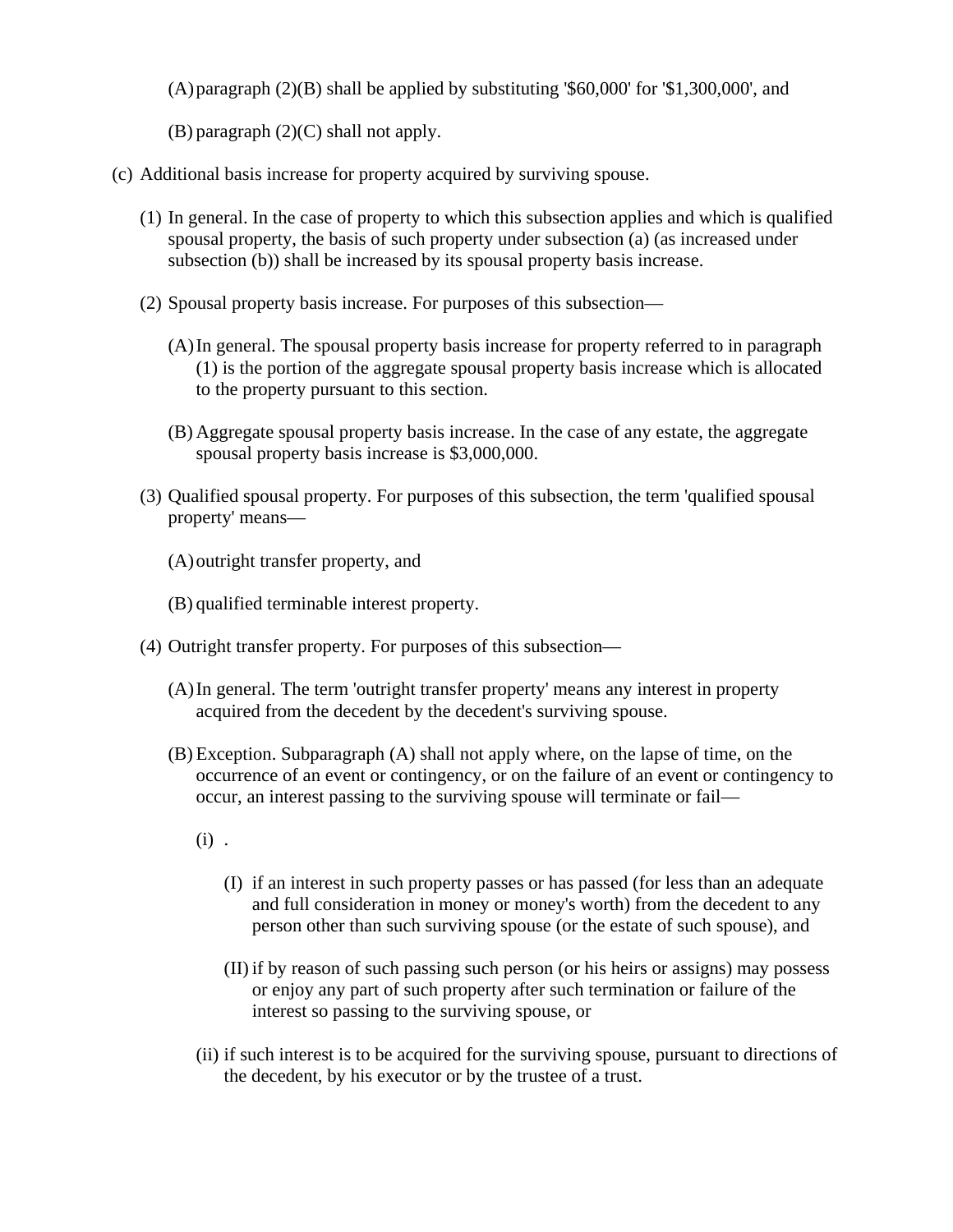For purposes of this subparagraph, an interest shall not be considered as an interest which will terminate or fail merely because it is the ownership of a bond, note, or similar contractual obligation, the discharge of which would not have the effect of an annuity for life or for a term.

- (C) Interest of spouse conditional on survival for limited period. For purposes of this paragraph, an interest passing to the surviving spouse shall not be considered as an interest which will terminate or fail on the death of such spouse if—
	- (i) such death will cause a termination or failure of such interest only if it occurs within a period not exceeding 6 months after the decedent's death, or only if it occurs as a result of a common disaster resulting in the death of the decedent and the surviving spouse, or only if it occurs in the case of either such event, and
	- (ii) such termination or failure does not in fact occur.
- (5) Qualified terminable interest property. For purposes of this subsection—
	- (A)In general. The term 'qualified terminable interest property' means property—
		- (i) which passes from the decedent, and
		- (ii) in which the surviving spouse has a qualifying income interest for life.
	- (B) Qualifying income interest for life. The surviving spouse has a qualifying income interest for life if—
		- (i) the surviving spouse is entitled to all the income from the property, payable annually or at more frequent intervals, or has a usufruct interest for life in the property, and
		- (ii) no person has a power to appoint any part of the property to any person other than the surviving spouse.

Clause (ii) shall not apply to a power exercisable only at or after the death of the surviving spouse. To the extent provided in regulations, an annuity shall be treated in a manner similar to an income interest in property (regardless of whether the property from which the annuity is payable can be separately identified).

- (C) Property includes interest therein. The term 'property' includes an interest in property.
- (D)Specific portion treated as separate property. A specific portion of property shall be treated as separate property. For purposes of the preceding sentence, the term 'specific portion' only includes a portion determined on a fractional or percentage basis.
- (d) Definitions and special rules for application of subsections (b) and (c).
	- (1) Property to which subsections (b) and (c) apply.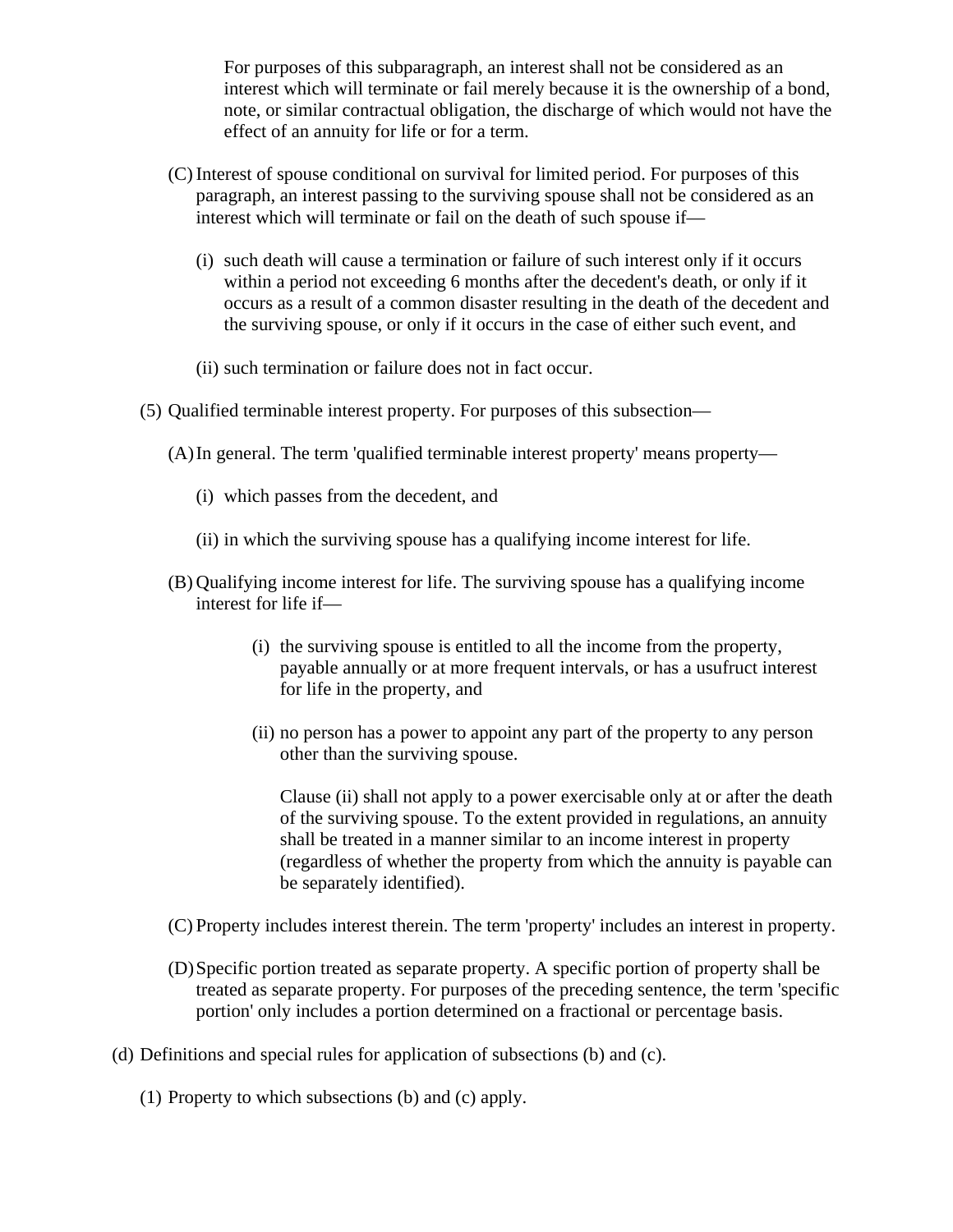- (A)In general. The basis of property acquired from a decedent may be increased under subsection (b) or (c) only if the property was owned by the decedent at the time of death.
- (B) Rules relating to ownership.
	- (i) Jointly held property. In the case of property which was owned by the decedent and another person as joint tenants with right of survivorship or tenants by the entirety—
		- (I) if the only such other person is the surviving spouse, the decedent shall be treated as the owner of only 50 percent of the property,
		- (II) in any case (to which subclause (I) does not apply) in which the decedent furnished consideration for the acquisition of the property, the decedent shall be treated as the owner to the extent of the portion of the property which is proportionate to such consideration, and
		- (III) in any case (to which subclause (I) does not apply) in which the property has been acquired by gift, bequest, devise, or inheritance by the decedent and any other person as joint tenants with right of survivorship and their interests are not otherwise specified or fixed by law, the decedent shall be treated as the owner to the extent of the value of a fractional part to be determined by dividing the value of the property by the number of joint tenants with right of survivorship.
	- (ii) Revocable trusts. The decedent shall be treated as owning property transferred by the decedent during life to a qualified revocable trust (as defined in section  $645(b)(1)$ ).
	- (iii)Powers of appointment. The decedent shall not be treated as owning any property by reason of holding a power of appointment with respect to such property.
	- (iv)Community property. Property which represents the surviving spouse's one-half share of community property held by the decedent and the surviving spouse under the community property laws of any State or possession of the United States or any foreign country shall be treated for purposes of this section as owned by, and acquired from, the decedent if at least one-half of the whole of the community interest in such property is treated as owned by, and acquired from, the decedent without regard to this clause.
- (C) Property acquired by decedent by gift within 3 years of death.
	- (i) In general. Subsections (b) and (c) shall not apply to property acquired by the decedent by gift or by inter vivos transfer for less than adequate and full consideration in money or money's worth during the 3-year period ending on the date of the decedent's death.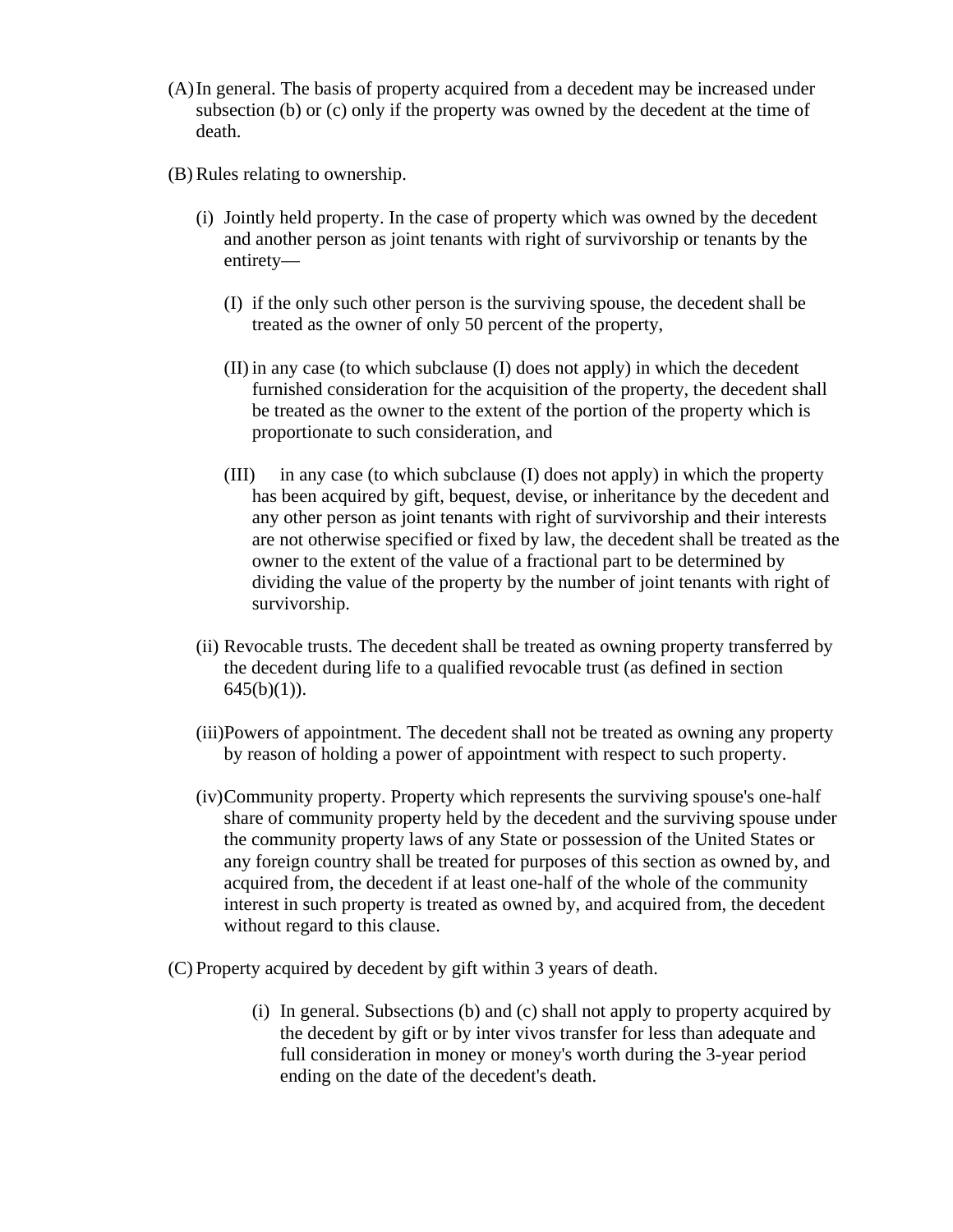- (ii) Exception for certain gifts from spouse. Clause (i) shall not apply to property acquired by the decedent from the decedent's spouse unless, during such 3-year period, such spouse acquired the property in whole or in part by gift or by inter vivos transfer for less than adequate and full consideration in money or money's worth.
- (D)Stock of certain entities. Subsections (b) and (c) shall not apply to—
	- (i) stock or securities of a foreign personal holding company,
	- (ii) stock of a DISC or former DISC,
	- (iii)stock of a foreign investment company, or
	- (iv)stock of a passive foreign investment company unless such company is a qualified electing fund (as defined in section 1295) with respect to the decedent.
- (2) Fair market value limitation. The adjustments under subsections (b) and (c) shall not increase the basis of any interest in property acquired from the decedent above its fair market value in the hands of the decedent as of the date of the decedent's death.
- (3) Allocation rules.
	- (A)In general. The executor shall allocate the adjustments under subsections (b) and (c) on the return required by section 6018.
	- (B) Changes in allocation. Any allocation made pursuant to subparagraph (A) may be changed only as provided by the Secretary.
- (4) Inflation adjustment of basis adjustment amounts.
	- (A)In general. In the case of decedents dying in a calendar year after 2010, the \$1,300,000, \$60,000, and \$3,000,000 dollar amounts in subsections (b) and (c)(2)(B) shall each be increased by an amount equal to the product of—
		- (i) such dollar amount, and
		- (ii) the cost-of-living adjustment determined under section  $1(f)(3)$  for such calendar year, determined by substituting '2009' for '1992' in subparagraph (B) thereof.
	- (B) Rounding. If any increase determined under subparagraph (A) is not a multiple of—
		- (i) \$100,000 in the case of the \$1,300,000 amount,
		- (ii) \$5,000 in the case of the \$60,000 amount, and
		- (iii)\$250,000 in the case of the \$3,000,000 amount,

such increase shall be rounded to the next lowest multiple thereof.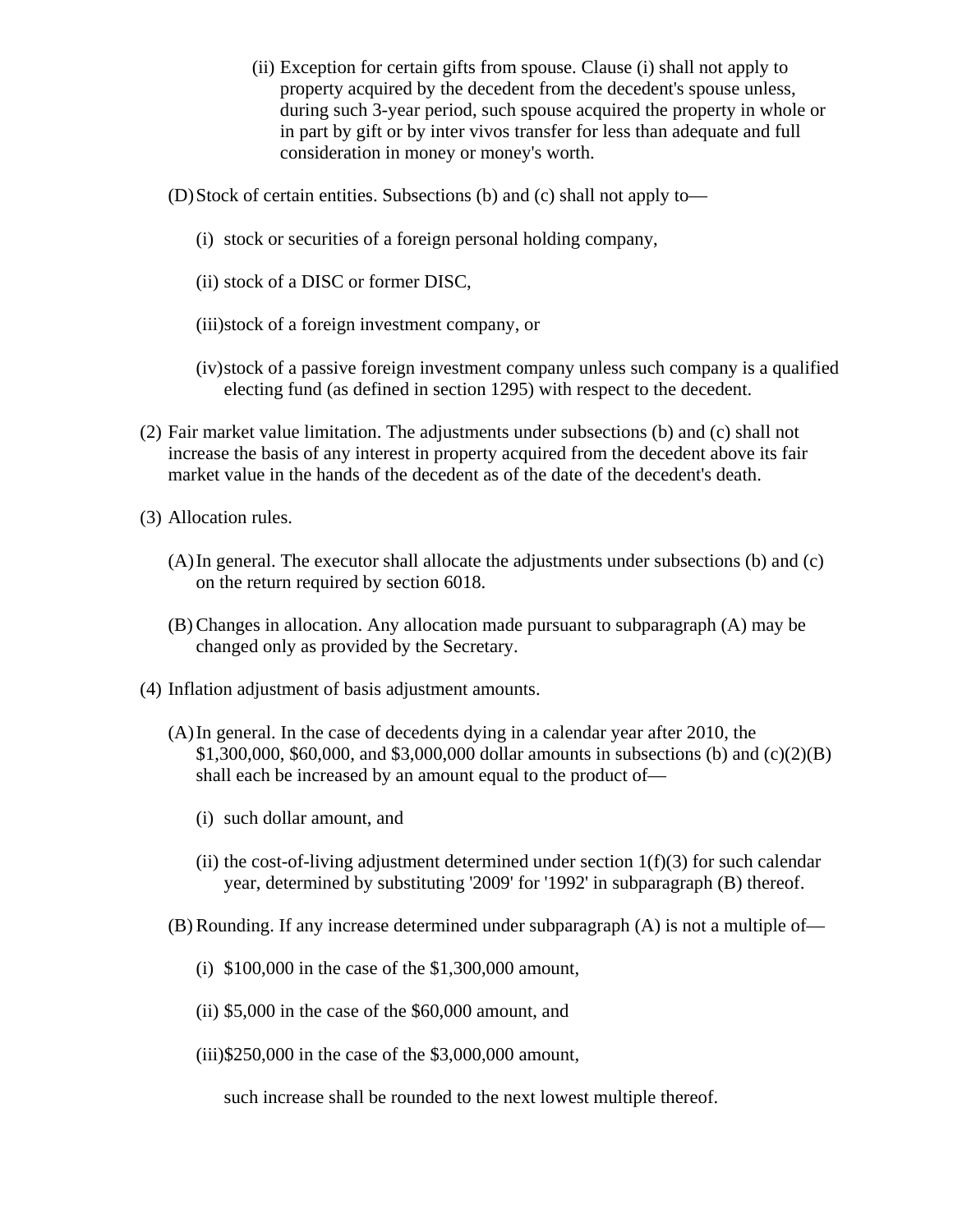- (e) Property acquired from the decedent. For purposes of this section, the following property shall be considered to have been acquired from the decedent:
	- (1) Property acquired by bequest, devise, or inheritance, or by the decedent's estate from the decedent.
	- (2) Property transferred by the decedent during his lifetime—
		- (A)to a qualified revocable trust (as defined in section  $645(b)(1)$ ), or
		- (B) to any other trust with respect to which the decedent reserved the right to make any change in the enjoyment thereof through the exercise of a power to alter, amend, or terminate the trust.
	- (3) Any other property passing from the decedent by reason of death to the extent that such property passed without consideration.
- (f) Coordination with section 691. This section shall not apply to property which constitutes a right to receive an item of income in respect of a decedent under section 691.
- (g) Certain liabilities disregarded.
	- (1) In general. In determining whether gain is recognized on the acquisition of property—
		- (A)from a decedent by a decedent's estate or any beneficiary other than a tax-exempt beneficiary, and
		- (B) from the decedent's estate by any beneficiary other than a tax-exempt beneficiary,

and in determining the adjusted basis of such property, liabilities in excess of basis shall be disregarded.

- (2) Tax-exempt beneficiary. For purposes of paragraph (1), the term 'tax-exempt beneficiary' means—
	- (A)the United States, any State or political subdivision thereof, any possession of the United States, any Indian tribal government (within the meaning of section 7871), or any agency or instrumentality of any of the foregoing,
	- (B) an organization (other than a cooperative described in section 521) which is exempt from tax imposed by chapter 1,
	- $(C)$  any foreign person or entity (within the meaning of section 168 $(h)(2)$ ), and
	- (D)to the extent provided in regulations, any person to whom property is transferred for the principal purpose of tax avoidance.